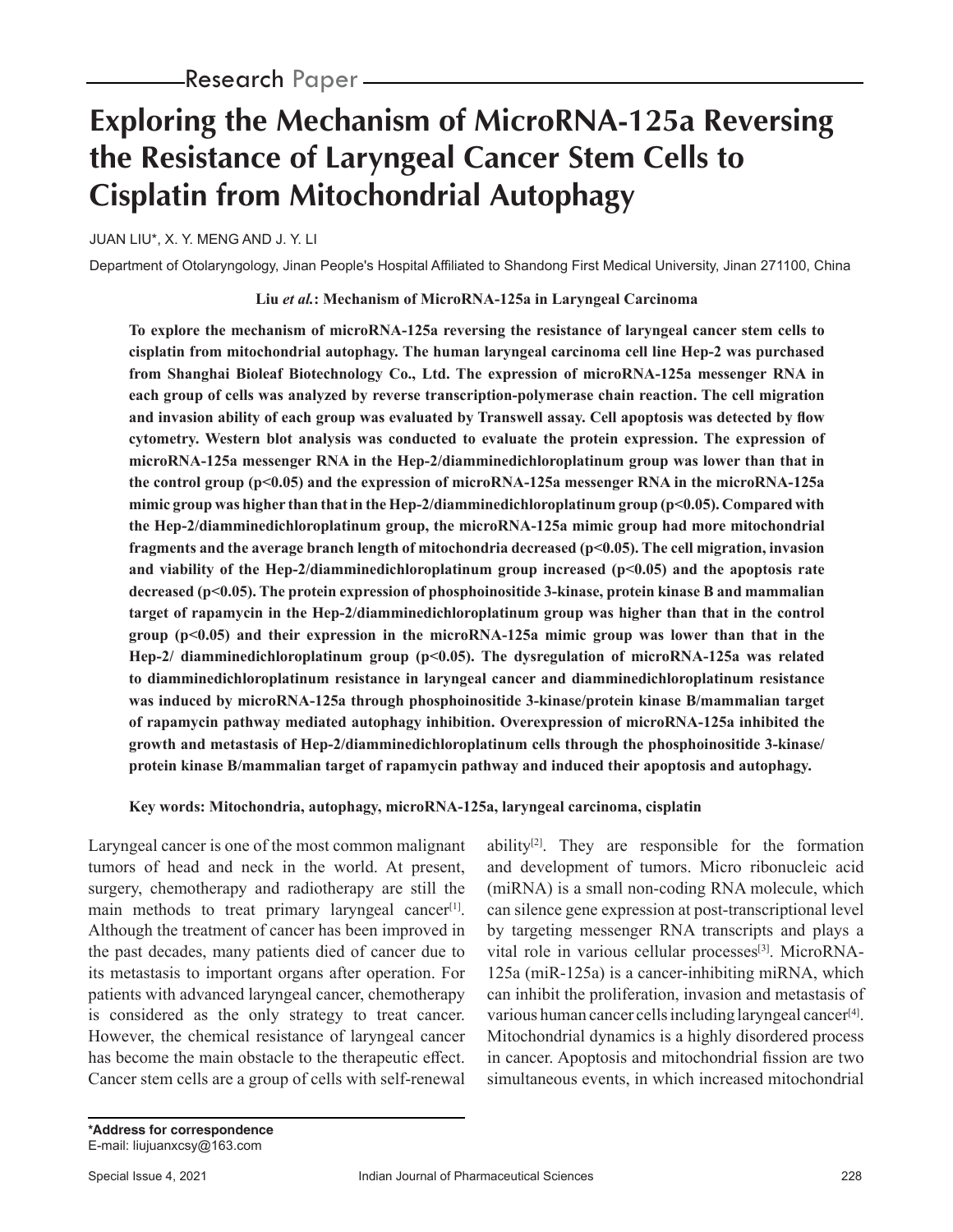fragmentation is a sign of apoptosis $[5]$ . Recently, many studies have reported that miR-125a can regulate phosphatidylinositol 3-kinase (PI3K)/protein kinase B (Akt) signaling pathway to mediate chemotherapy drug resistance of various types of tumors<sup>[6]</sup>. Mammalian target of rapamycin (mTOR), the target of PI3K/Akt mechanism, is the key anti-apoptosis and proliferation pathway in cells and the activation of this pathway is closely related to the development of malignant tumors. Autophagy, also known as type II programmed cell death, is a highly conserved process in eukaryotes, which is used for the recovery and degradation of damaged organelles and biomacromolecules in cells[7]. Similar to the dual use of autophagy in cell death or promoting cell survival, the role of autophagy in tumor cell survival under anti-cancer drug treatment is also contradictory, because autophagy can enhance tumor inhibitory activity and weaken the anti-cancer effect of chemotherapy<sup>[8]</sup>. Studies have shown that inhibiting autophagy can promote the resistance of osteosarcoma to chemotherapy drugs. In addition, autophagy can increase the sensitivity of lung cancer to diamminedichloroplatinum  $(DDP)^{[9]}$ . However, it is unclear whether autophagy has cytoprotective effect and how to influence the resistance of laryngeal cancer stem cells to DDP through specific molecular mechanism. In this study, we explored the mechanism of miR-125a reversing the resistance of laryngeal cancer stem cells to DDP from mitochondrial autophagy.

#### **MATERIALS AND METHODS**

#### **Experimental materials:**

**Cell culture and DDP drug resistance culture:**  Human laryngeal cancer cell line (Hep-2) (purchased from Shanghai Bioleaf Biotechnology Co., Ltd., China) was kept in Dulbecco's modified eagle medium (DMEM) containing 10 % fetal bovine serum (FBS, Gibco, Invitrogen) and placed in an incubator at 37° with 5 %  $CO<sub>2</sub>$ . TransDetect polymerase chain reaction (PCR) mycoplasma detection kit (TransGen Biotech, Beijing, China) was used to confirm that the cell line did not contain mycoplasma. The initial half maximum inhibitory concentration  $(IC_{50})$  of DDP of Hep-2 cells was determined by incubating cells with different DDP concentrations in 96-well plates. Cells were supplemented with DDP in the 6-well plates at a rate of  $1 \times 10^4$  cells/well and the concentration was just below their  $IC_{50}$ . Every week, the concentration of DDP was slowly increased by 0.25 μM. 8 mo later, a DDP-resistant cell line Hep-2/DDP was established and maintained by incubation in DDP.

**Transfection of miR-125a mimics:** For transfection, 50 pmol/ml miR-125a mimics (Shanghai Genechem Co, ltd.) and 50 pmol/ml negative control oligonucleotide were used. According to the manufacturer's instructions, the negative control oligonucleotide and miR-125a mimics were transfected into Hep-2/DDP using Lipofectamine 2000 (Invitrogen).

**Experimental grouping:** According to the experimental requirements, the cultured cells were randomly divided into three groups: control group (Hep-2 cells cultured under normal conditions), Hep-2/DDP group (Hep-2 cells incubated with DDP at a certain concentration to develop resistance to DDP) and miR-125a mimic group (Hep-2/DDP cells were transfected with miR-125a mimics).

# **Experimental methods:**

**Quantitative real-time polymerase chain reaction (qPCR):** Total RNA in cell lines was extracted with Trizol reagent (Invitrogen, USA). The miR-125a was reverse transcribed using stem loop RT primer and PrimeScript RT kit (TaKaRa, Japan). The qPCR was performed three times using SYBR Premix Ex Taq (TaKaRa) in the ABI PRISM 7900 sequence detection system (American Applied Biosystems Company). To determine the relative expression of miR-125a, U6 small nuclear RNA (snRNA) was used as an internal reference. The expression of miR-125a was analyzed by 2-∆∆CT.

**Cell IC<sub>50</sub> analysis:** Hep-2 and Hep-2/DDP were inoculated in a 96 well plate at a density of  $1\times10^4/\text{ml}$  and 100 μl DMEM was added to it. After transfection for 24 h, the cells were treated with DDP for 48 h and the cell viability was determined by 3-(4, 5-dimethylthiazol-2-yl)-2, 5-diphenyltetrazole bromide (MTT). The absorbance of each sample at 570 nm was measured using an enzyme-linked immunoassay (ELISA) microplate reader (Tecan, Switzerland). According to the cell viability curve,  $IC_{50}$  was calculated.

**Mitochondrial morphology:** Mitochondrial shapes were visualized using mitochondrial specific probe tracker CMXRos51. Mitotracker Red CMXRos is a lipophilic and cationic fluorescent dye. CMXRos binds to the negatively charged matrix side of mitochondrial inner membrane. After treatment in a cell incubator, cells were stained with 200 nM CMXRos at 37° for 15 min. Mitochondrial division inhibitor 1 (Mdivi-1) was purchased from Sigma (Sigma, USA) and used at a concentration of  $75 \mu M$  for 2 h. Cells were fixed with 4 % paraformaldehyde and stained. The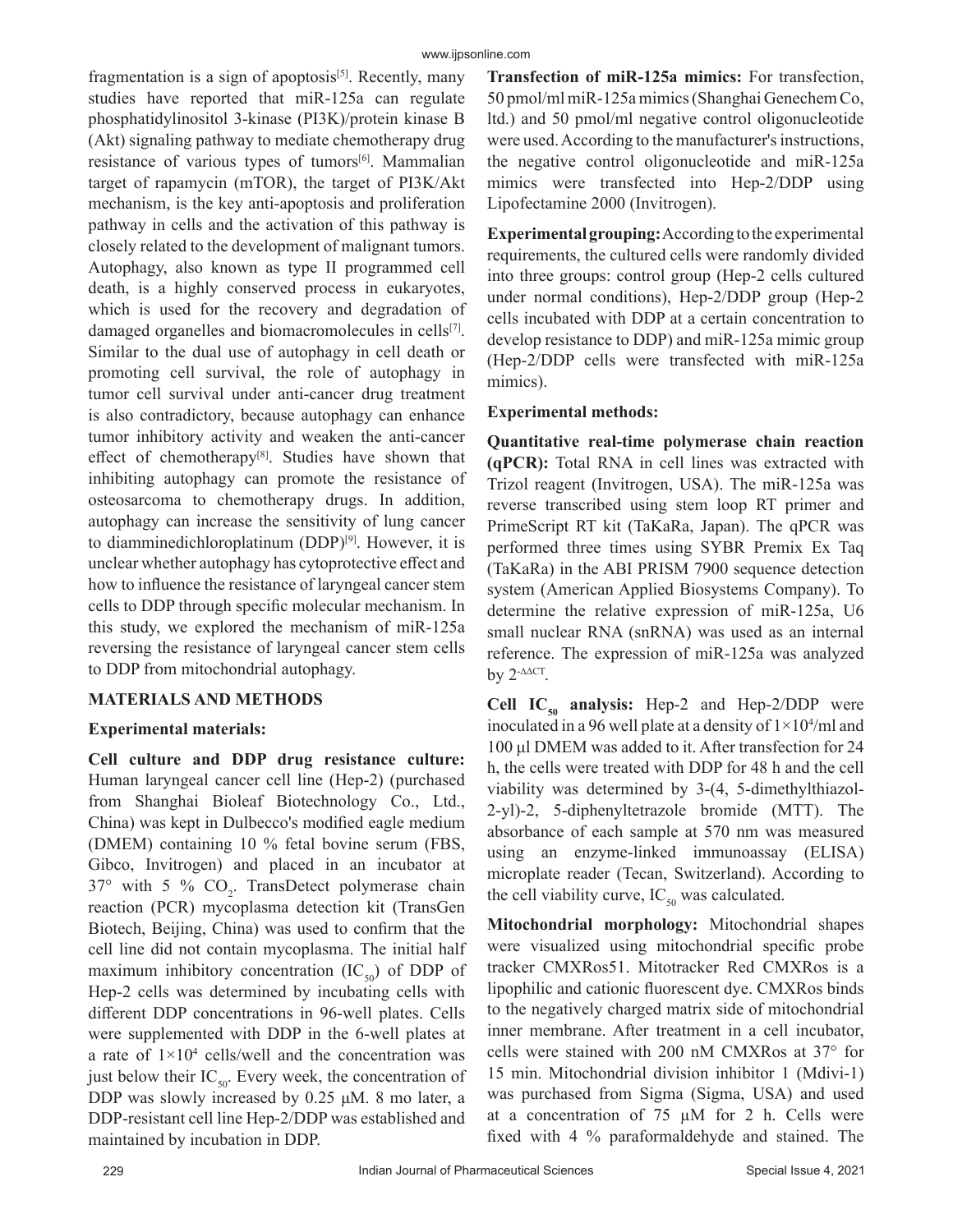shape of mitochondria was observed with confocal fluorescence microscope (Leica SP8, Germany) at 63 times magnification and the length of mitochondria was observed with Nikon Ti-E microscope. Image was processed and the mitochondrial branch length of nearly 150 cells was measured by Image-J software.

**Assay of cell invasion and migration:** In a slightly modified Transwell compartment (Corning Costar, mass., USA), an *in vitro* invasion and migration analysis was carried out in a cell with a polycarbonate filter with a pore size of 8 μm. After treatment, Hep-2 cells suspended in 100 μl serum-free DMEM were placed in the upper transwell chamber at a cell density of  $1\times10^{5}$ cells/well and the culture medium added with 10 % FBS was added to the lower chamber as a chemotactic agent. After incubation at 37° for 24 h, the cells on the upper surface of the filter membrane were completely removed with cotton swabs and the cells immersed in the lower side of the membrane were stained with 0.2 % crystal violet dissolved in 2 % ethanol (15 min). These cells migrating to the lower surface of the filter were quantified by counting at least five random fields of view and were photographed under DMI 8 inverted microscope (Leica Microsystems, Wetzlar, Germany). For migration assay, each upper side of the filter membrane was diluted with 100 μl Matrigel (2 mg/ml, in cold serum-free DMEM without chemical attractant; Corning, New York, USA) to form a uniform membrane filter on the top of the membrane. The experiment was carried out under the same conditions as the *in vitro* invasion test. Each experiment was carried out in triplicate and the data were expressed as migration and invasion rate to represent the average cell number.

**Assay of cell viability:** Cell viability was measured by MTT reduction assay. Hep-2 cells were inoculated into a 96 well plate for 24 h and treated with DDP. The absorbance at 490 nm was measured by microplate reader. The cell survival rate was calculated using the following formula: cell survival rate  $(\%)$ =[optical] density (OD) 490 of the treatment group/OD 490 of the untreated group]×100.

**Apoptosis detection by flow cytometry:** The quantitative death of apoptotic cells was analyzed by annexin V-FITC apoptosis detection kit (Becton, Dickinson and Company). The harvested cells were washed twice with pre-cooled phosphate buffered saline (PBS) and stained with annexin V and propidium iodide. Cells were incubated at room temperature for 15 min and then incubated with FACScan flow cytometer (BD Biosciences; Becton, Dickinson and Company).

**Western blot analysis:** Cell lysate was obtained by using radioimmunoprecipitation assay buffer containing protease inhibitor and protein concentration was determined by Bradford assay. Equal samples were separated on 10 % gels and transferred to polyvinylidene fluoride membrane by sodium dodecyl sulfate polyacrylamide gel electrophoresis (SDS-PAGE). Blocking was performed by incubating with 5 % skim milk at room temperature for 1 h. The membrane was incubated with primary antibody at  $4^\circ$  overnight and then incubated with horseradish peroxidase coupled secondary antibody at room temperature for 1 h. The band intensity was determined and plotted against the total protein amount to produce a standard curve and the protein amount of each blot was determined.

**Statistical analysis:** All data were expressed as mean±standard deviation (SD). Paired data were compared by t test. Multi-group comparison was conducted by one-way analysis of variance (ANOVA) and Dunnet's t test was carried out. GraphPad 6.0 (GraphPad Software, Inc., La Jolla, California, USA) was used to analyze the data. p<0.05 was considered as a statistically significant difference.

#### **RESULTS AND DISCUSSION**

MiR-125a inhibited expression in DDP-resistant laryngeal cancer stem cells. The expression of miR-125a messenger RNA (mRNA) in each group was analyzed by reverse transcription-polymerase chain reaction (RT-PCR). According to results, the expression of miR-125a in Hep-2/DDP group was lower than that in control group  $(p<0.05)$  and the expression of miR-125a in miR-125a mimic group was higher than that in Hep-2/DDP group  $(p<0.05)$ , indicating that the expression of miR-125a in DDP-resistant laryngeal cancer stem cells decreased as shown in Table 1.

|                                                     |  | TABLE 1: PCR ANALYSIS OF MIR-125A |  |
|-----------------------------------------------------|--|-----------------------------------|--|
| <b>EXPRESSION (<math>\overline{x} \pm s</math>)</b> |  |                                   |  |

| Group                | miR-125a        |
|----------------------|-----------------|
| Control group        | $1.87+0.24$     |
| Hep-2/DDP group      | $1.15 \pm 0.18$ |
| miR-125a mimic group | $2.34 \pm 0.31$ |
| F value              | 11.0385         |
| p value              | 0.016           |

MiR-125a overexpression reduced DDP resistance. The sensitivity of each group of cells to DDP was determined by MTT assay and the  $IC_{50}$  of DDP was determined according to the cell viability curve. The  $IC_{50}$  of Hep-2/DDP group was higher than that of control group ( $p<0.05$ ), while that of miR-125a mimic group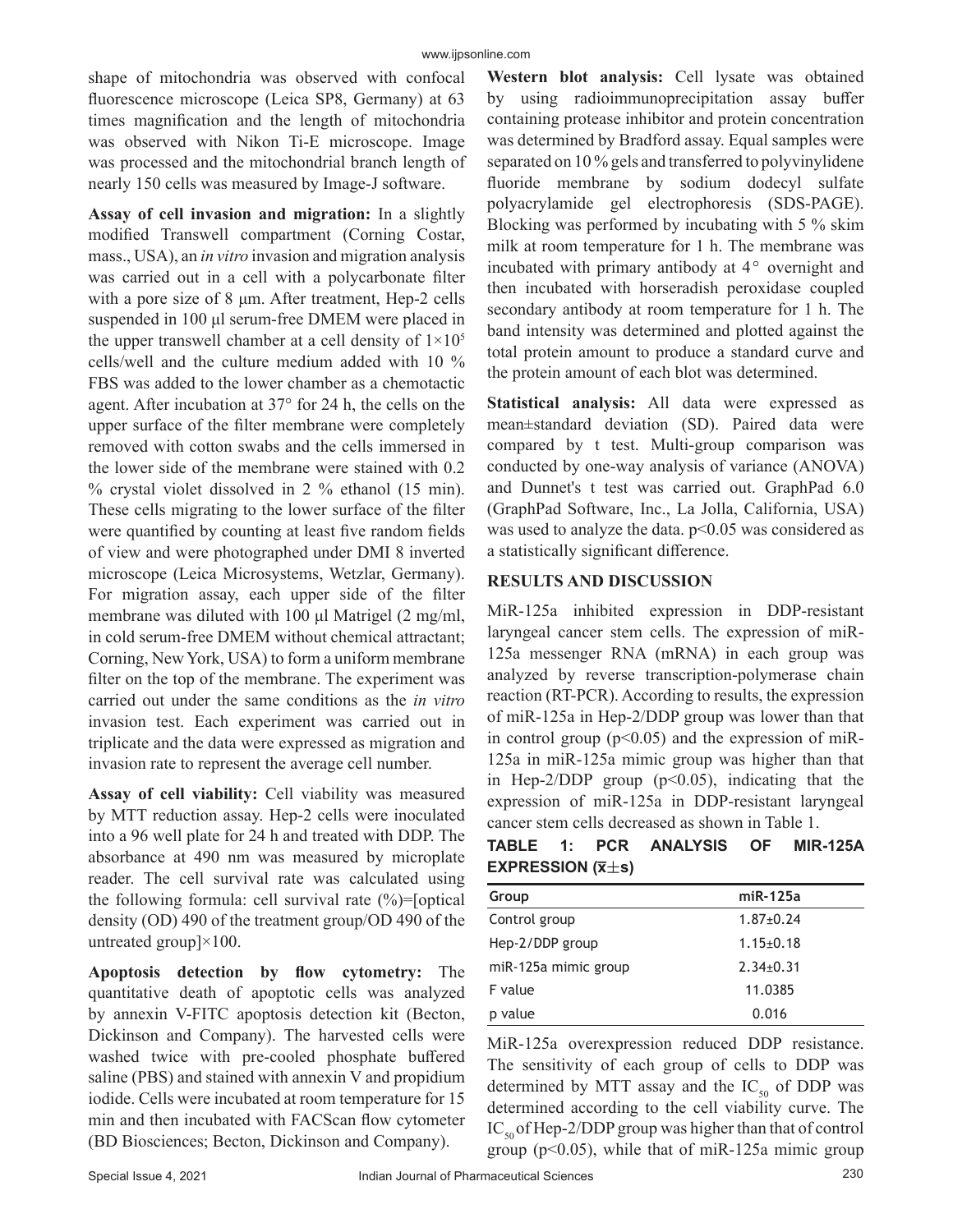was lower than that of Hep-2/DDP group  $(p<0.05)$  as shown in Table 2.

| TABLE 2: IC <sub>50</sub> ANALYSIS OF CELL DDP ( $\overline{x} \pm s$ ) |  |  |  |  |
|-------------------------------------------------------------------------|--|--|--|--|
|-------------------------------------------------------------------------|--|--|--|--|

| Group                | $IC_{50}(\mu M)$ |
|----------------------|------------------|
| Control group        | $11.35 \pm 2.18$ |
| Hep-2/DDP group      | $37.69 \pm 5.72$ |
| miR-125a mimic group | $18.41 \pm 3.05$ |
| F value              | 9.372            |
| value                | 0.024            |

Overexpression of miR-125a changed mitochondrial morphology and promoted mitochondrial fission. Mitochondrial morphology is the key factor to determine its activity. The Mitotracker Red CMXRos has been used to examine the morphology of organelles. Compared with Hep-2/DDP group, miR-125a mimic group had more mitochondrial fragments and the average branch length of mitochondria decreased ( $p$ <0.05) as shown in fig. 1 and Table 3.



 $Hep-2/DDP$ 

miR-125a mimic

**Fig. 1: Mitochondrial morphology**

# **TABLE 3: AVERAGE BRANCHING LENGTH OF MITOCHONDRIA (x̅s)**

| Group                | Branching length (µm) |  |  |
|----------------------|-----------------------|--|--|
| Hep-2/DDP group      | $12.57 \pm 0.14$      |  |  |
| miR-125a mimic group | $7.83 \pm 0.15$       |  |  |
| F value              | 6.296                 |  |  |
| p value              | 0.011                 |  |  |

MiR-125a overexpression inhibited cell migration and invasion. Transwell assay showed that the migration and invasion of cells in Hep-2/DDP group increased compared with control group  $(p<0.05)$  and the migration and invasion of cells in miR-125a mimic group decreased compared with Hep-2/DDP group and control group ( $p<0.05$ ), indicating that DDP-resistant cells migrated with enhanced invasion ability, miR-125a could inhibit migration and invasion of cells after transfection and overexpression as shown in fig. 2 and Table 4.



**TABLE 4: DETECTION OF CELL MIGRATION AND INVASION (x̅s) Fig. 2: Transwell detection of cell migration and invasion**

| Group                   | Cell migration     | Cell invasion      |
|-------------------------|--------------------|--------------------|
| Control group           | $148.61 \pm 24.57$ | $128.76 \pm 15.88$ |
| Hep-2/DDP group         | $205.66 \pm 37.25$ | $179.42 \pm 21.04$ |
| miR-125a mimic<br>group | $102.37 \pm 11.15$ | $95.23 \pm 8.19$   |
| F value                 | 11.827             | 13.604             |
| p value                 | 0.016              | 0.022              |

Overexpression of miR-125a inhibited cell viability and promoted apoptosis. The activity and apoptosis of cells in different groups were assayed by MTT reduction assay and flow cytometry. It was found that the activity of cells in Hep-2/DDP group was higher than that in control group  $(p<0.05)$  and the activity of cells in miR-125a mimic group was lower than that in Hep-2/DDP group  $(p<0.05)$ . Compared with control group, the apoptosis rate in Hep-2/DDP group decreased ( $p<0.05$ ), while that in miR-125a mimic group increased ( $p<0.05$ ), which indicated that miR-125a reversed the drug resistance of laryngeal cancer, inhibited the activity of laryngeal cells and promoted apoptosis as shown in Table 5.

|                                              |  | TABLE 5: DETECTION OF APOPTOSIS AND |  |
|----------------------------------------------|--|-------------------------------------|--|
| VITALITY ( $\bar{\mathsf{x}}\pm\mathsf{s}$ ) |  |                                     |  |

| Group                   | Cell vitality (%) | Cell apoptosis (%) |
|-------------------------|-------------------|--------------------|
| Control group           | $81.37 \pm 10.24$ | $18.28 + 4.12$     |
| Hep-2/DDP group         | $94.18 \pm 12.05$ | $7.05 \pm 1.68$    |
| miR-125a mimic<br>group | $62.69 \pm 17.32$ | $34.42 \pm 9.85$   |
| F value                 | 9.301             | 12.465             |
| p value                 | 0.024             | 0.035              |

Overexpression of miR-125a promoted autophagy. The expression of autophagy markers B-cell lymphoma 2 (Bcl-2), microtubule-associated protein 1A/1Blight chain 3 (LC3), LC3-phosphatidylethanolamine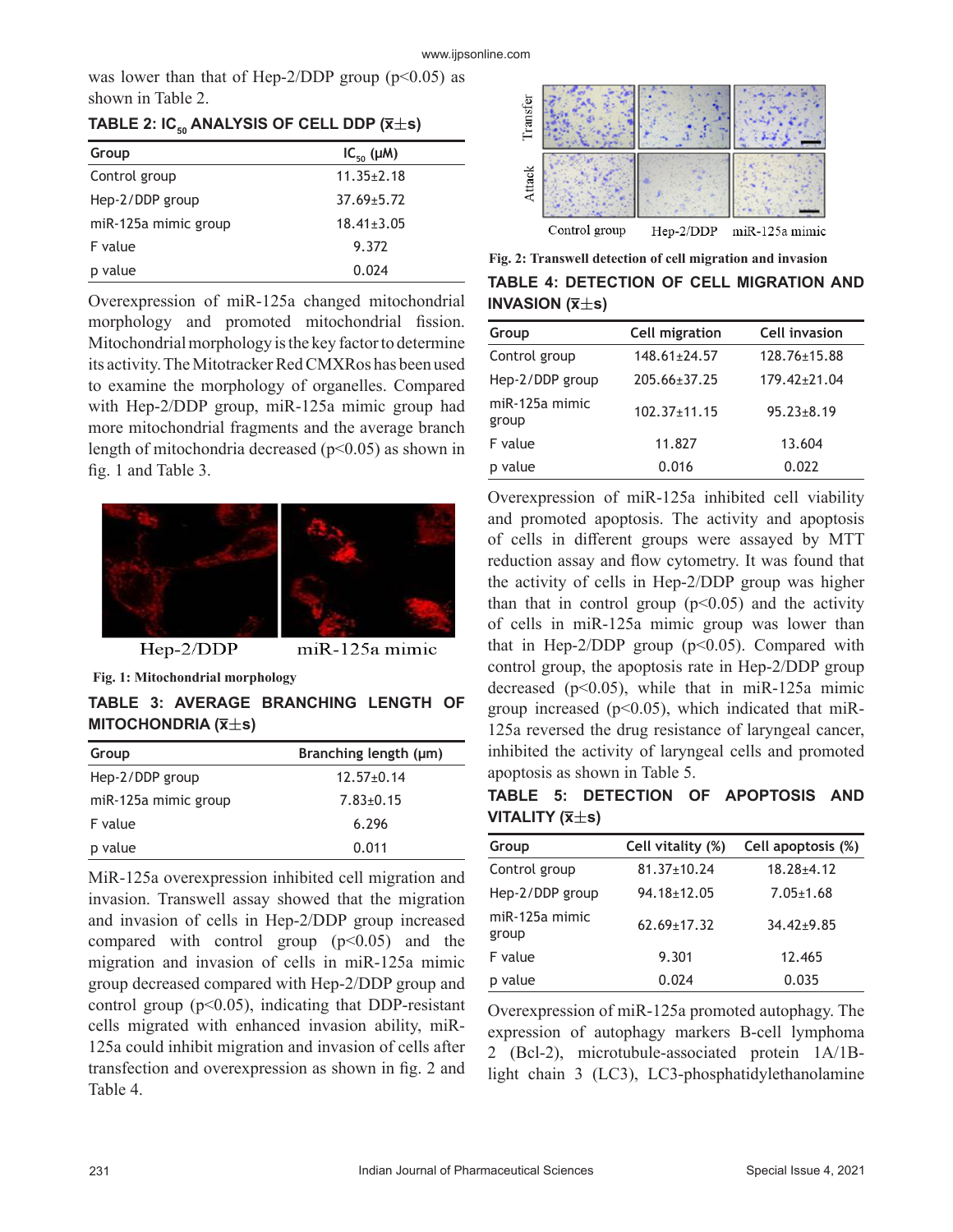conjugate (LC3-II)/cytosolic form of LC3 (LC3-I) and autophagy related 5 (ATG5) was evaluated by western blot analysis. The expression of Bcl-2, LC3-II/I and ATG5 in Hep-2/DDP group was lower than that in control group  $(p<0.05)$  and that in miR-125a mimic group was higher than that in Hep-2/DDP group as shown in Table 6.

# **TABLE 6: WESTERN BLOT ANALYSIS OF AUTOPHAGY RELATED PROTEIN EXPRESSION (x̅s)**

| Group                   | $Bcl-2$         | $LC3-II/I$      | ATG5            |
|-------------------------|-----------------|-----------------|-----------------|
| Control group           | $1.76 \pm 0.25$ | $1.64 \pm 0.27$ | $1.95 \pm 0.31$ |
| Hep-2/DDP<br>group      | $1.14\pm0.11$   | $1.08 + 0.09$   | $1.24 \pm 0.15$ |
| miR-125a<br>mimic group | $1.99 \pm 0.35$ | $2.07+0.36$     | $2.24 \pm .35$  |
| F value                 | 12.538          | 13.427          | 11.729          |
| p value                 | 0.034           | 0.028           | 0.019           |

MiR-125a overexpression inhibited PI3K/Akt/mTOR pathway. The expression of PI3K, Akt and mTOR in Hep-2/DDP group was higher than that in control group (p<0.05), while that in miR-125a mimic group was lower than that in Hep-2/DDP group ( $p$ <0.05) as shown in Table 7.

**TABLE 7: WESTERN BLOT ANALYSIS OF PI3K/ AKT/mTOR EXPRESSION (x̅s)**

| Group                   | PI3K            | Akt             | mTOR            |
|-------------------------|-----------------|-----------------|-----------------|
| Control group           | $1.37 \pm 0.16$ | $1.16 \pm 0.12$ | $1.32 \pm 0.19$ |
| Hep-2/DDP<br>group      | $2.16 \pm 0.28$ | $1.91 \pm 0.15$ | $2.07+0.25$     |
| miR-125a<br>mimic group | $1.12 \pm 0.09$ | $1.05 \pm 0.13$ | $1.14 \pm 0.10$ |
| F value                 | 10.725          | 12.664          | 13.549          |
| p value                 | 0.037           | 0.018           | 0.004           |

DDP has been widely used as a chemotherapeutic agent in clinic and has broad-spectrum anti-tumor effect. However, side effects, especially intrinsic or acquired drug resistance, have seriously affected the clinical efficacy of DDP<sup>[10]</sup>. Therefore, it is necessary to determine the mechanism of DDP resistance and seek potential co-treatment measures to improve its efficacy on laryngeal cancer. In this study, it is proved that the down-regulation of miR-125a contributes to the acquired DDP resistance of laryngeal cancer cells.

As a common cytotoxic anti-tumor drug, DDP has been used as the first-line chemotherapy drug for laryngeal cancer in the past decades<sup>[11]</sup>. DDP promotes apoptosis through DNA damage and changes in cell metabolism. However, DDP resistance seriously affects the effectiveness of chemotherapy. In addition, DDP will inevitably cause common adverse reactions, including alopecia, nausea, vomiting, bone marrow suppression and liver function damage<sup>[12]</sup>. Chemical resistance includes primary resistance and acquired resistance. Primary drug resistance is a manifestation of low sensitivity or insensitivity when some chemotherapy drugs are used for the first time. This chemical resistance may be attributed to the characteristics of tumor cells $[13]$ . Acquired drug resistance is described as a common type of drug resistance in clinic, which means that the sensitivity of tumor cells to certain chemotherapeutic drugs decreases after repeated application. In clinical practice, radiotherapy and chemotherapy are considered as effective methods to treat laryngeal cancer. Ionizing radiation and chemotherapy drugs may induce laryngeal cancer cell death through various signal pathways. Progress has been made in the research on the role of type I programmed cell death (apoptosis) in the combination of radiotherapy and chemotherapy $[14]$ . However, our understanding of the role of type II programmed cell death (autophagy) is still limited. In normal cells, autophagy can promote the metabolism of intracellular proteins and eliminate the damage of organelles and other activities to maintain the homeostasis of intracellular environment<sup>[15]</sup>. However, autophagy can be considered as a mechanism to promote survival by autophagy and phagocytosis of cytoplasmic components for reuse, so that cells can continue to grow under unfavorable conditions<sup>[16]</sup>. Under physiological conditions, autophagy is the degradation process of autologous longevity proteins and waste organelles through the formation of autophagosomes and the participation of lysosomes. In addition, autophagy can also recover amino acids and proteins to maintain cell homeostasis. Excessive cell stimulation, long stimulation duration and large-scale autophagy degradation products can promote programmed cell death. In this study, we found that the down-regulation of miR-125a could promote the growth and metastasis of Hep-2/DDP cells and inhibit apoptosis, while the overexpression of miR-125a could inhibit the growth and metastasis of cells and induce apoptosis.

Our understanding of the importance of autophagy and apoptosis in the development and prevention of human diseases has been improved. In addition, the relationship between them has also been studied. It is worth noting that it has been observed that apoptosisregulating genes, such as Bcl-2 family members, can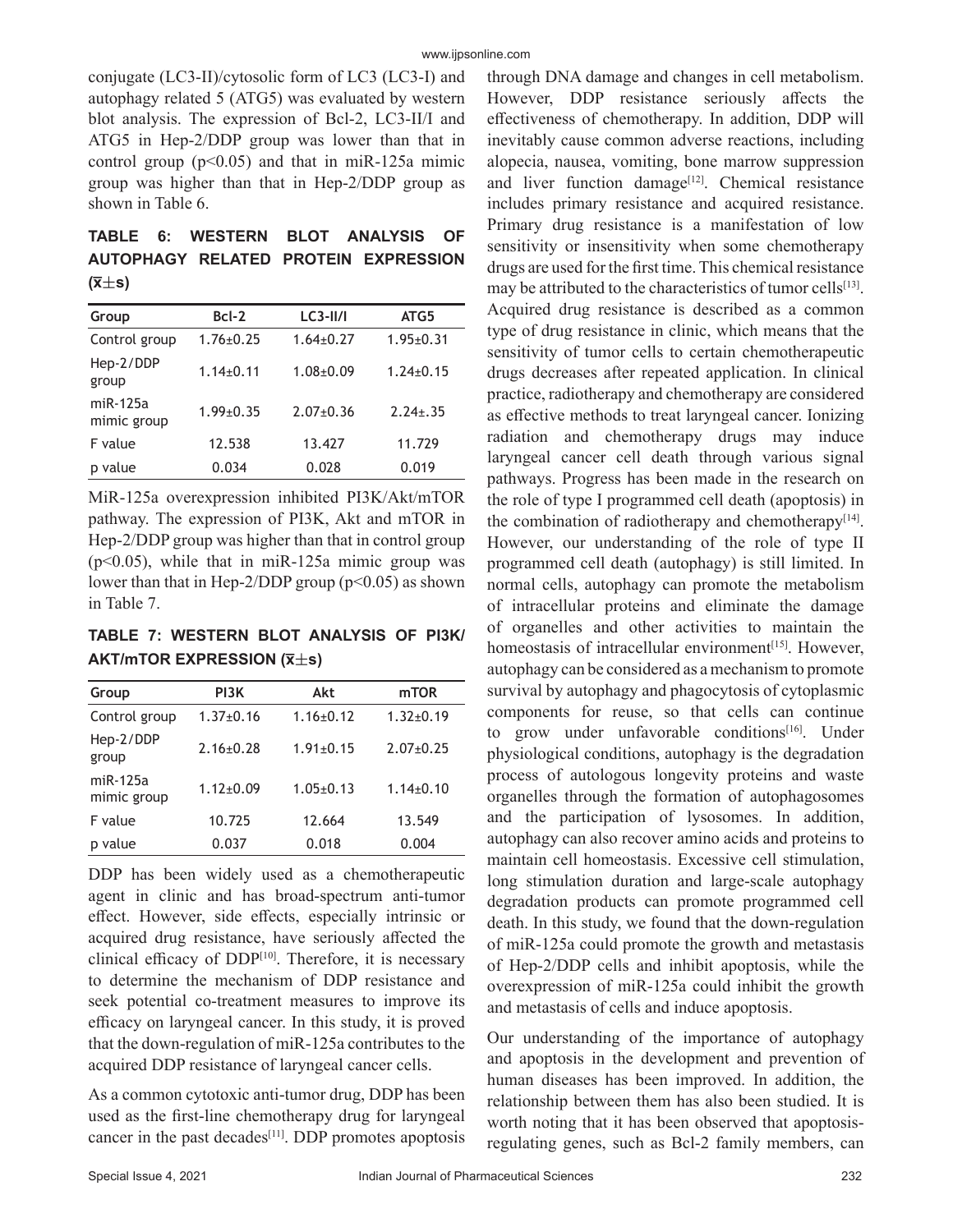also regulate autophagy, while autophagy-related proteins (such as ATG5, Beclin 1 and autophagy related 4D cysteine peptidase (ATG4D)) are also involved in apoptosis $[17]$ . In addition, activation of LC3-II may promote apoptosis, while autophagy degradation of LC3-II is helpful to inhibit apoptosis of mammalian cells. The effect of autophagy on pre-death cells is also related to apoptosis. In other words, autophagy may be an upstream event before apoptosis, which may be necessary for the initiation of apoptosis. In this study, the down-regulation of miR-125a inhibited the expression of Bcl-2, LC3-II/I and ATG5, while the overexpression of miR-125a restored the expression of Bcl-2, LC3-II/I and ATG5 in Hep-2/DDP cells.

PI3K is one of the main downstream effectors mediating receptor tyrosine kinase signal transduction. Activation of Akt can activate the downstream mTOR, thereby reducing the expression of Beclin-1 and LC3 and inhibiting autophagy. Studies have shown that DDP can activate Akt/mTOR pathway and cause drug resistance in bladder cancer, ovarian cancer and nasopharyngeal carcinoma[18]. PI3K/Akt/mTOR signaling pathway can stimulate cell growth in multiple stages of cell cycle. In addition, it can control cell processes through its downstream targets, thus initiating and regulating the development of cancer. The activation of this signaling pathway eventually leads to the inhibition of autophagy of cancer cells and promotes the development of cancer cells<sup>[19]</sup>. In addition, PI3K/Akt/mTOR signaling pathway makes cancer cells resistant to various cancer treatments, resulting in poor prognosis of various cancers. PI3K/Akt/mTOR signaling pathway is activated in many cancers and the activated signal can promote the differentiation, growth and survival of tumor cells[20]. The mechanisms of activating PI3K/ Akt/mTOR signaling include the loss of phosphatase and tensin homolog (PTEN), the proliferation and mutation of PI3K and/or Akt, the activation of growth factor receptor and the stimulation of carcinogens. The signal is transmitted to mTOR, which can regulate protein translation after the signal pathway is activated. mTOR is the downstream target gene of Akt, which is generally considered to regulate autophagy by regulating a series of autophagy-related genes. In addition, the overexpression of miR-125a promotes PI3K/Akt/mTOR signaling, while the down-regulation of miR-125a reduces PI3K/Akt/mTOR signaling in Hep-2/DDP cells.

To sum up, this study shows that the imbalance of miR-125a is related to DDP resistance in laryngeal cancer and DDP resistance is induced by autophagy inhibition mediated by miR-125a through PI3K/Akt/ mTOR pathway. Overexpression of miR-125a inhibits the growth and metastasis of Hep-2/DDP cells through PI3K/Akt/mTOR pathway and induces apoptosis and autophagy. Therefore, miR-125a may be helpful to elucidate the potential molecular mechanism of chemotherapy resistance of laryngeal cancer, thus providing a basis for new treatment strategies for laryngeal cancer in clinic practices.

#### **Conflicts of interest:**

The authors declared no conflict of interest.

# **REFERENCES**

- 1. Huang W, Zeng C, Hu S, Wang L, Liu J. ATG3, a target of miR-431-5p, promotes proliferation and invasion of colon cancer via promoting autophagy. Cancer Manag Res 2019;11:10275- 85.
- 2. Sun WU, Li J, Zhou L, Han J, Liu R, Zhang H, *et al.* The c-Myc/ miR-27b-3p/ATG10 regulatory axis regulates chemoresistance in colorectal cancer. Theranostics 2020;10(5):1981-96.
- 3. Li H, Liu J, Cao W, Xiao X, Liang L, Liu-Smith F, *et al.* C-myc/miR-150/EPG5 axis mediated dysfunction of autophagy promotes development of non-small cell lung cancer. Theranostics 2019;9(18):5134-48.
- 4. Zhang Y, Li C, Liu X, Wang Y, Zhao R, Yang Y, *et al.* circHIPK3 promotes oxaliplatin-resistance in colorectal cancer through autophagy by sponging miR-637. EBioMedicine 2019;48:277- 88.
- 5. Tang Q, Chen Z, Zhao L. Circular RNA hsa\_circ\_0000515 acts as a miR-326 sponge to promote cervical cancer progression through up-regulation of ELK1. Aging 2019;11(22):9982.
- 6. Ju S, Liang Z, Li C, Ding C, Xu C, Song X, *et al.* The effect and mechanism of miR-210 in down-regulating the autophagy of lung cancer cells. Pathol Res Pract 2019;215(3):453-8.
- 7. Wang B, Mao JH, Wang BY, Wang LX, Wen HY, Xu LJ, *et al.* Exosomal miR-1910-3p promotes proliferation, metastasis, and autophagy of breast cancer cells by targeting MTMR3 and activating the NF-κB signaling pathway. Cancer Lett 2020;489:87-99.
- 8. Kolenda T, Guglas K, Kopczynska M, Sobocinska J, Teresiak A, Blizniak R, *et al.* Good or not good: Role of miR-18a in cancer biology. Rep Pract Oncol Radiother 2020;25(5):808-19.
- 9. Yang Z, Sun Q, Guo J, Wang S, Song G, Liu W, *et al.* GRSF1 mediated MIR-G-1 promotes malignant behavior and nuclear autophagy by directly upregulating TMED5 and LMNB1 in cervical cancer cells. Autophagy 2019;15(4):668-85.
- 10. Feng J, Li Z, Li L, Xie H, Lu Q, He X. Hypoxia-induced circCCDC66 promotes the tumorigenesis of colorectal cancer via the miR-3140/autophagy pathway. Int J Mol Med 2020;46(6):1973-82.
- 11. Zhang XH, Li BF, Ding J, Shi L, Ren HM, Liu K, *et al.* LncRNA DANCR-miR-758-3p-PAX6 molecular network regulates apoptosis and autophagy of breast cancer cells. Cancer Manag Res 2020;12:4073-84.